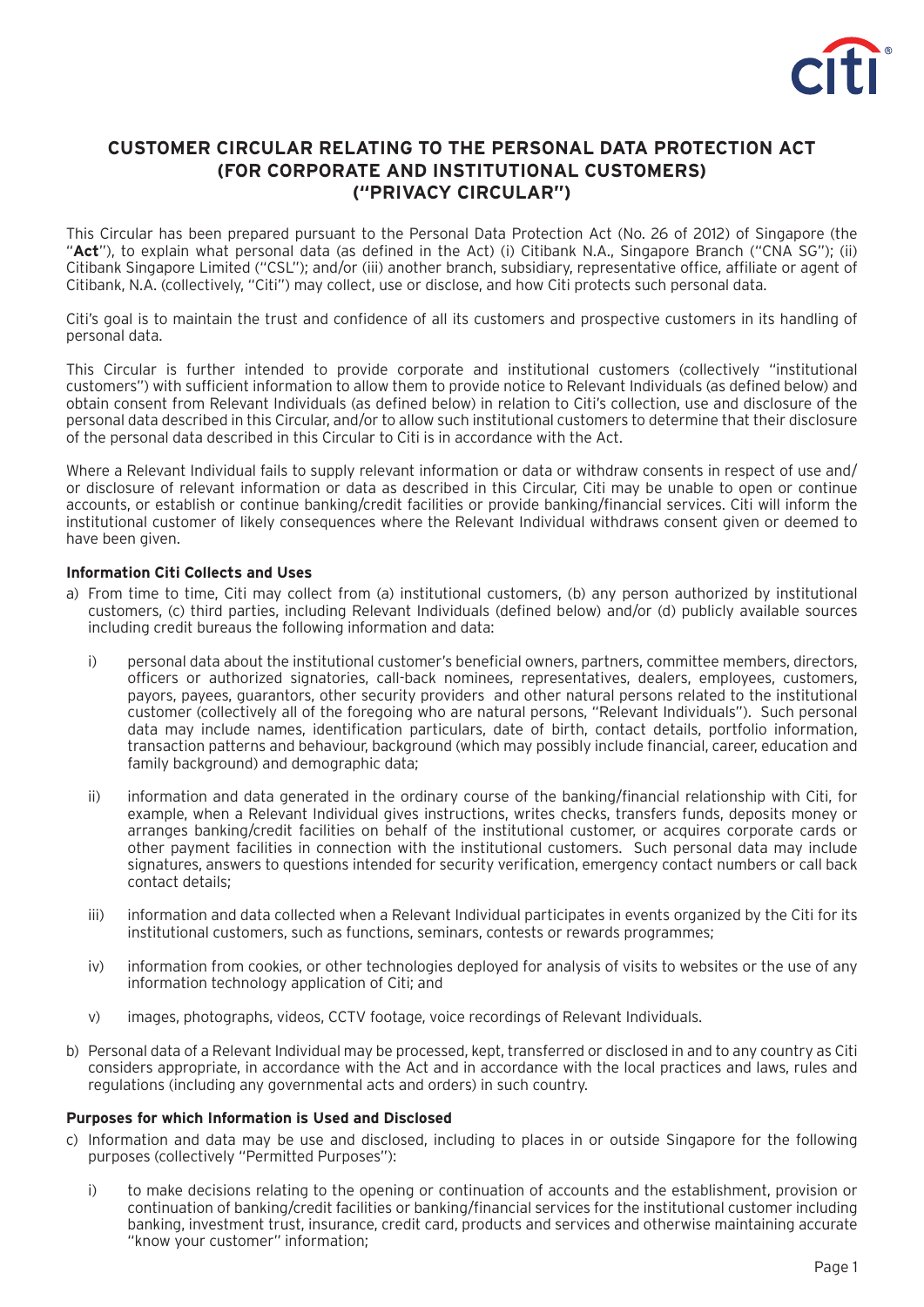- ii) to provide, operate, process and administer the institutional customer's Citi accounts and services or to process applications of the institutional customer for Citi accounts and services;
- iii) for Citi to undertake activities related to the provision of the Citi accounts and services to the institutional customer and to maintain service quality and train staff;
- iv) to fulfil foreign and domestic legal, regulatory and compliance requirements (including US anti-money laundering and tax obligations applicable to Citi and disclosure to any stock exchange) and comply with any applicable treaty or agreement with or between foreign and domestic governments applicable to Citi;
- v) to verify the identity or authority of representatives who contact Citi or may be contacted by Citi and to carry out or respond to requests, questions or instructions from verified representatives or other individuals pursuant to then-current security procedures;
- vi) for risk assessment, statistical, trend analysis and planning purposes, including to carry out data processing, statistical, credit, risk and AML analyses, creating and maintaining credit scoring models, and otherwise ensuring ongoing credit worthiness of the institutional customer or its affiliates (where applicable);
- vii) to monitor and record calls and electronic communications with Relevant Individuals for quality, training, investigation and fraud prevention purposes;
- viii) for crime detection, prevention, investigation and prosecution;
- ix) to enforce or defend the rights of Citi, contractual or otherwise;
- x) to perform internal management, to operate control (including financial control) and management information systems, and to carry out internal or external audits;
- xi) to comply with contractual arrangements by or between financial industry self-regulatory, financial industry bodies, associations of financial services providers or other financial institutions, including any dispute investigations:
- xii) to manage Citi's relationship with the institutional customer, which may include providing information to the institutional customer or its affiliate, about Citi or Citi's affiliates products and services, where specifically consented to or where permissible under applicable laws and regulations;
- xiii) for marketing financial, banking, investment, trust, insurance, credit card and related products or services to the institutional customer (and not the Relevant Individuals) where specifically consented to or where permissible under applicable laws or regulations, and designing or refining any similar products or services; and
- xiv) to comply with any obligations, requirements, policies, procedures, measures or arrangements for sharing data and information within Citi and any other use of data and information in accordance with any Citiwide programmes for compliance with sanctions or prevention or detection of money laundering, terrorist financing or other unlawful activities.

### **Parties to whom Information may be Disclosed to**

- d) Information and data may be disclosed, where permitted by applicable law, to the following entities (inside or outside Singapore) for the Permitted Purposes or for processing in accordance with any Permitted Purposes on a need to know basis:
	- i) any agent, contractor or third party service provider who provides administrative, mailing, telecommunications, call centres, business process, travel, visa, knowledge management, human resource, data processing, information technology, computer, payment, debt collection, credit reference checks or securities clearing or other services to Citi in connection with the operation of the business of Citi;
	- ii) any person or entity which is part of Citi and is under a duty of confidentiality to the disclosing Citi entity, although only to the extent necessary to fulfil the relevant Permitted Purpose;
	- iii) any drawee or drawer bank in connection with any cheque or equivalent;
	- iv) any financial institution, charge or credit card issuing companies or acquiring banks, credit cards associations, trustees, insurers, securities and investment services providers with whom the institutional customer has or proposes to have dealings with through Citi;
	- v) credit reference agencies, credit information bureaus, and, in the event of default, debt collection agencies;
	- vi) any person or entity to whom Citi is under an obligation or otherwise required to make disclosure pursuant